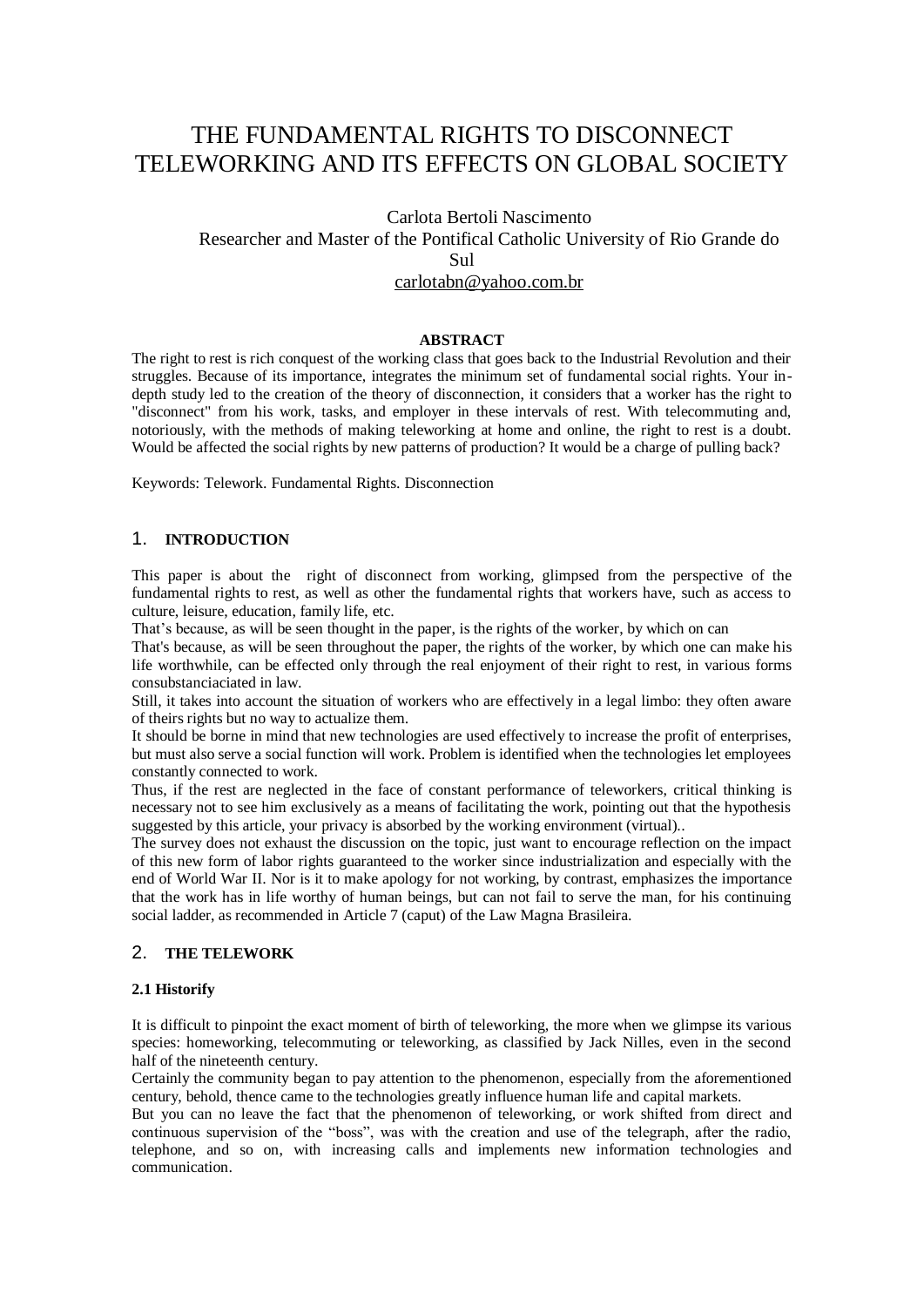It can be said that teleworking is gaining emphasis with the growth of technology ande the influence it exerts in various aspects of human life.

With the emergence of new technologies, in addition, new forms of work are consolidated, requiring constant improvement of judicial labor, which is not necessarily true, because few law enforcement officers know this institute "in depth, notably the point that, with certainty and justice postulate, defend, and decide on claims that teleworking is the scenario." As regards Finacto [1]. The "in academic life (and the doctrine Academicist), again saving references. In the judicial decisions, awkward silence".

In Brazil is not different, there are few studies on the topic and fewer still in judicial decisions. With regard to legislative action, we can say that if not considered void, nothing reflects the social reality.

#### **2.2 Definition and calssification:**

The focus of this study is not conceptualize precisely what is telecommuting, or oven determine a reting for various types of existing telework, but do so if necessary levy order with brief comments.

There are numerous lines of inquiry by which to define an classify telework. For thisinvestigation, it was preferred to the classification cited by Nilles in 1873, who thinks telecommuting as one performed at a distance by the worker, moved from fixed workplace, ie the company without the direct supervision of a superior, as also indicates Antonio Padilla<sup>[2]</sup>.

Actuality one of the most used forms of teleworking is that done via internet, ie where the employee performs tasks, primarily though a computer connected to the worldwide network of computers.

That is, the implementation of telework appears today as a good alternative to minimize costs enterprise, especially with the shift worker to another space than the company and, consequently, with the disclaimer on it and their actions, using is skilled labor, giving preference (the entrepreneur) to self-employed.

This is because through this modo of work is possible from business transactions to customer service, without having to move the employee from his residence or do you attend a fixed seat to do its job.

In this context, telework can be classified as the criterion communicative, that is, by means of communication with the employer, such as offline or online.

The teleworking off line, also called disconnected, is accomplished without any direct linkage with the telematics company's central computer, data is sent via electronic mail or conventional employer. As criticism, some scholars say is not telecommuting, for no definite communication with the telematics company, essential characteristic of teleworking.

The teleworking on line, also called connected, uses computer technology and telecommunications te receive orders and perform the work and the result of its completion. Such communication between teleworker and employer may be unidirectional, where the connection between computers is very simple and can not be the direct intervention of the company, and bidirectional, where the connection enables interaction of the company computers and the telecommuter, the employer its power direction, including those related to working hours and rest times of the worker  $^{[3]}$ .

### 3. **THE PARASUBORDINAÇÃO IN TELEWORKING**

The new technologies bring with them a new form of subordination, where the employee is attached indirectly to the employer, is called "parassubordinação" or "telesubodinação," which occurs at a distance, in a less pronounced than the subordination in traditional employment contracts $[4]$ .

Vera winter continues in the sense that this is not comparable with the domestic labor of early industrialization, behold:

[...] The result of modern equipment that allow control of the distance and the employee's permanent connection to the company, enabling the determination of working hours, rest periods and breaks under the law consolidated [5].

It is said when power to direct subordination of the employer is intense and constant, and is less intense when we are faced with so controversial parassubordinação.

# 4. **THE RIGHTS TO DESCONECCTION IN THE TELEWORKING**

The worker is employed him, or standalone or parassurbordinado, has among its fundamental rights, the right to rest. The 1988 Federal Constitution and the Consolidation of Labor Laws in Brazil, and standards of the International Labor Organization ratified by Brazil, among other laws, provide various kinds of rest, so that workers can regain their strength, keeping their health and therefore the safety of other workers and the company.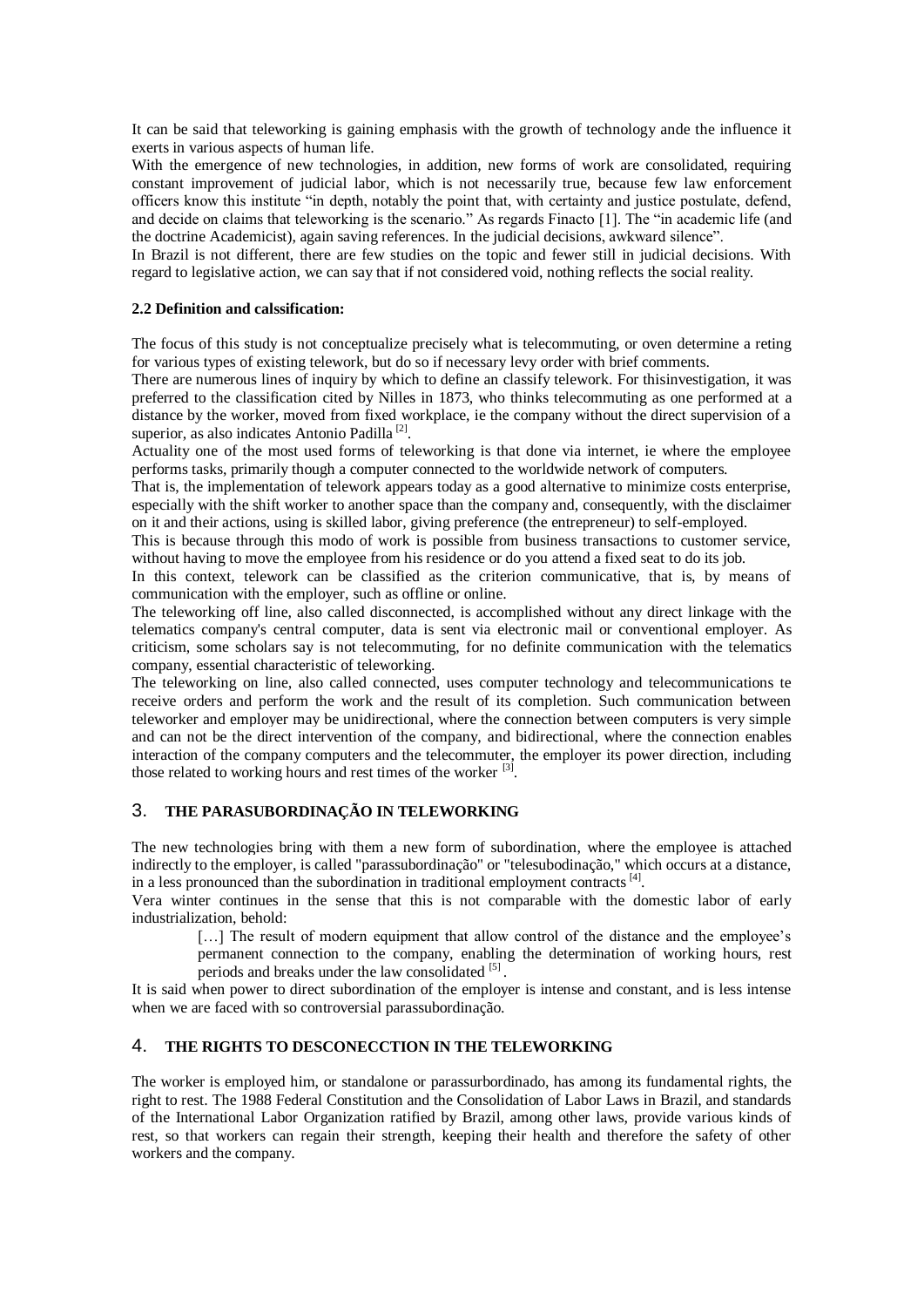There is legal provision of weekly rest, rest intrajornada, rests between a few minutes journey to certain workers in Brazil (such as every 90 to 10 minutes of work for doctors, prescribed by law 3.999/61), etc., and others country's.

That is, legally there is a quantitative prediction of maximum work, daily, weekly and even hours in some cases, that does not confuse legally nor socially, having a rest every kind of purpose, as well as asserted by Professor Mauricio Godinho Delgado<sup>[6]</sup>.

The right to disconnect is a right not to work effectively during periods of rest of the worker, is the "right not to work [<sup>[7]</sup>", objectified as effective fundamental human right. You can see the proof of this assertion of fundamentalism of the right to rest in the 1988 Federal Constitution in its Articles 1, III; 6 caput, 7 caput, and subparagraphs XIII, XIV, XV, XVI, XVII, XXVIII, and the conventions 155 and 161 of the ILO, the Universal Declaration of Human Rights in its Article XXIII to XXVII, among others.

Power would make a long list of rules and laws that elevate the character of fundamental rights such as leisure, culture, etc.. To close the logic of the system, ensuring leisure, culture and leisure, working time limited offers precisely so that man can have access to these rights, justifying the status of the worker's fundamental right to disconnect from their work.

This perspective of the fundamental right of the right to disconnect, comes to minimum guarantees that are provided to works: the right to rest, leisure, culture, security, etc., based upon only when the human being does not work effectively, ie if "of" all that part of his professional life to devote himself to the others rights you heve.

It is not intended with this work make any apology for leisure, unlike the man at work is effectively the means to have a decent life, as the current charter advocates in Brazil, as well as the letters of all democratic countries in the post- World War II.

The dignity life was elevated to a fundamental right, by working the main way to implement this law so that work is a fundamental and social under which rests the Democratic State (and Social) of Law.

But think of how access to culture and leisure, family life, with friends, or pleasure seeking individual if the employee needs to be at all times connected to your computer, mobile phone, pager, or other means that causes the same not to loose their source of income and survival? Salomão Rosenda, in a recent article asserts that:

> *The right to rest, leisure, untying complete the work requirements are necessary for maintaining the healthy life of the employee. Teleworking emerges as a likely threat to these rights, as from a computer the employee can be connected to the company wherever you are.[8]*

Thus the right to disconnect is just a modern face of existing rights to holidays, rest and working hours limited, ie, there is talk here of the preservation of minimum rights already protected against the employee, in its broadest sense, generic and not only the subordinate employee, as known in the ratings surpassed Hired Under Employment Laws.

#### **4.1. Ways of linking in teleworking :**

The ways of linking the worker to service contractor, teleworking, are diverse, but one factor in common: technology. As correctly noted Denise Finato employee and employer:

> *not occupy the same space (and sometimes even have mutually temporal differences - time zone), but can be synchronously interconnected via technology (internet, webcams, etc.).. The use of this (technology), incidentally, is the note ringing of teleworking: without it there is telecommuting at any of its modalities[9] .*

It should be borne in mind that telecommuting, for being kind of work that can be performed anywhere, makes the linkage of worker to employer is not necessarily recognized by national Hired Under Employment Laws, ie one in which the worker is with all their rights guaranteed by virtue of having a formal contract.

Teleworking, precisely because it is not legal positivism in Brazil, creates room for the work to be done informally, without having secured rights to the balanced working environment, control of day, etc.

Thus, it is said that teleworking may occur autonomously, subject, creating a bond of employment, if any, or through the famous creations of legal persons by the workers themselves, created at the behest of the employer to evade not only the rights of workers but evade paying taxes.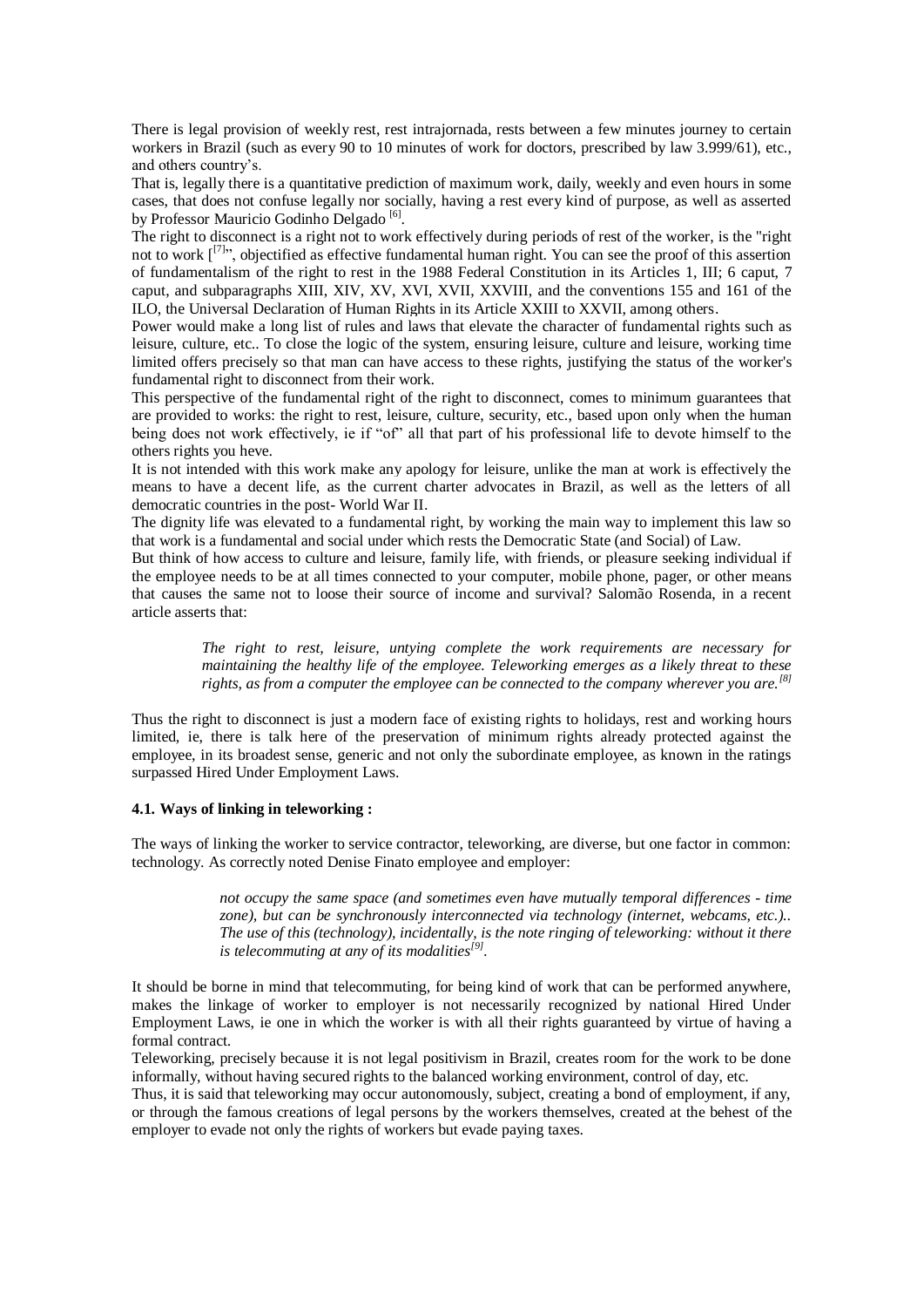# 4.2. **Contract work: work day ordinary and extraordinary, vacation, paid weekly rest, the workplace, non-competition clause.**

The employer has greater control over the teleworker on line than off line for, behold, they can make use of *software [10]* , using passwords to *log on [11]* and *log off [12]* , and may supervise teleworkers, including counting the day's ordinary and extraordinary work, monitor the goals and, with respect to the subject matter of this paper, or not allow the telecommuter to connect to the company that schedules should be employed to rest.

In the case of teleworkers *off line*, tying end up in the background and, as Sergio Pinto Martins, "can be verified much more autonomy than subordination. Are diluted work orders "[13]. In this mode, the teleworker would not have a working set, it is difficult to establish the start time and finish work, and usually their workday can be controlled from the establishment of goals, which may be daily, weekly, monthly or even yearly.

Overtime, conducted in the ordinary way, according to studies, affect the health of employees and even the labor market <sup>[14]</sup>. That's because employees become more susceptible to contracting diseases from their work and greatly reduce their capacity, the supply of labor available.

It is easy to see that many workers have their workshop, office, in your own home. In such cases, even when only lead of the work to be performed or perfected at home, at leisure, interpersonal relations worker's mistake with his life.

Many companies convey the possibility of increased income or access to higher positions in the company through the use of free time of the employee, where it manages your time and may exceed the business goals and increase your earning working "when you are most appropriate". Thus, the company draws its burden of responsibility for complying with the employee of their rest periods, since such gains often occur just extras in holiday periods, weekend work after the trading period, etc.

However, the worst aspect of such a violation is called parassurdinados those employees who theoretically released from work orders from superiors, but they have goals, often in contracts where responsibility for results, without minimal rights are respected.

This line is that the right to disconnect, as advocated by Otavio Amaral Calvet [15], should be extended not only to that worker named traditionally employed, but to all workers who somehow work under some form of subordination, even though distance or under a subordination mitigated, as in many teleworkers.

#### **4.3. Professional life versus private life:**

If the work performed within the boundaries of the firm, eventually leading some professionals to perform work or prepare at home, telecommuting telecommuter's home run in the difficulty becomes even greater when it comes to separating the job with a personal and intimate.

Here, it is the discussion about the employees who become compulsive for the work, also called workaholics, they channel most of his time working at the expense of leisure and even personal relationships.

As already noted, one the main forms of benchmarking in teleworking are called targets. In the rush to not only meet them but surpass them, workers forget the main objective of carrying out their work: a dignified live, where they can enjoy the rights to leisure, cultural enhancement, available to other scales of rights not only basic subsistence. Otavio Amaral Calvet brilliantly asserts that:

*the conduct of those involved in labor relations should be directed to not get injured and the maximum possible, provide for the enforcement of this right both in space outside of the productive activity, and in the implementation of the employment relationship itself . [16]*

Ie not only the worker who is subordinate within the organization under the supervision of the employer, but that he is doing his work outside the workplace should be encouraged, not only available, their right to switch off from work effectively and give attention to aspects of his private live.

### **4.4. Functions of direction, management, supervision, leadership or positions of trust in teleworking**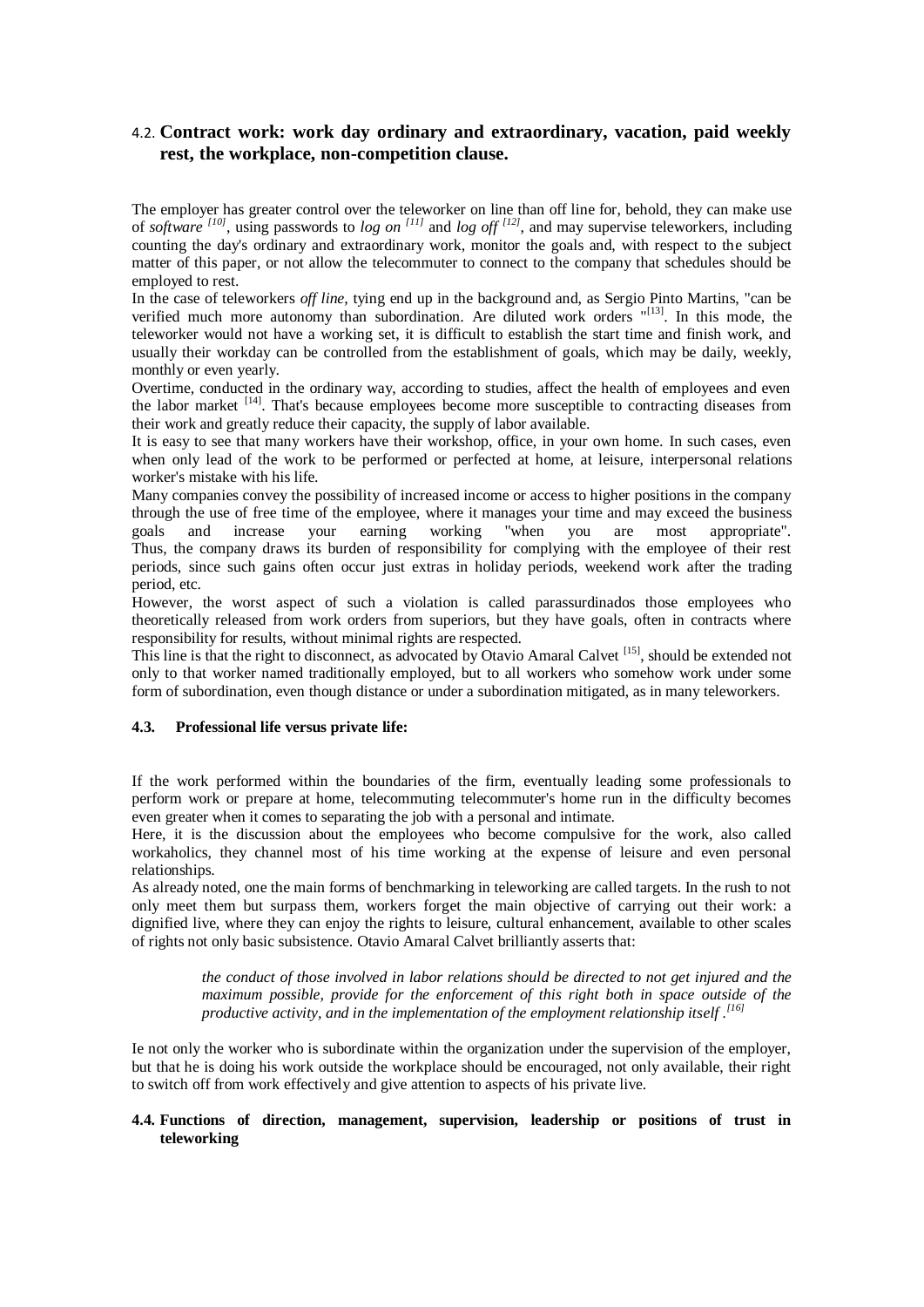In these activities, now permeated by information technology and communication in telework or mixed system (face and remote), one sees the greatest difficulties in ensuring the constitutional right to rest (and disconnection). However, the Consolidation of Labor Laws provides for no differentiation between types of work, notably with respect to their minimum guarantees. So:

*Article 3 – It is considered that any individual employee pay services of any nature is not the employer, under and through the dependence of salary. Sole paragraph – There will be awards for the kind of employment band condition of the employee, nor between the intellectual work, and technical manual.*

Inobstante this, Article 62 in its subsection II opens a dangerous side. Of any sort to any worker shall be granted the right to a weekly rest:

*Article 62 - are not covered by the arrangements provided in this chapter: II - managers as well exercentes considered for managerial positions, which have been equipped for the purpose of this Article, the directors and heads of department or branch.*

*Article 67 - will be provided to every employee a weekly rest of 24 (twenty four) consecutive hours which, except for reasons of overriding public convenience or necessity of the service, should coincide with Sunday in whole or in part.*

According to Jorge Luiz Souto Maior<sup>[17]</sup>:

*The problem is that this type of employee [...] has been suffering across the world, journeys to work excessive. They are often connected to work 24 hours a day, 7 days a week, through the use of modern means of communication: cell phone, pager, laptop, fax, etc ...*

And afterwards, the author, after a review of Law No. 605 of 1949, which regulated the art. 67 finds that the CLT  $^{[18]}$ :

> Now, if entitled to paid weekly rest, it is because the order itself recognizes that the work of senior employees should have limits. Moreover, using the same line of reasoning, it will come inevitably to the conclusion that art. 62, II, CLT, is unconstitutional, insofar as the item XIII, art. 7, given to all workers, without distinction, the right to limitation of working hours.  $[\ldots]$

> The employer hires when a senior employee, director or exercente of position of trust, and especially heads of department or branch, can not use the forces of the worker before 24 hours a day, and technological advances have allowed this to happen.

It is precisely this last not that is the fine line that is ordinarily overcome when it comes to workers who hold, in illusion, greater autonomy in the allocation of its work force.

### **5. CONCLUSION**

Distance work, while establishing a sense of greater freedom, greater flexibility in the supply of labor, presents favorable situation for the employer or contractor operating the hand piece by means of informational and communicational technology.

To note the strong presence of technology in various communication media profession, part to the realization that the teleworker to see if the legal guarantees that jettisoned ballast must respect the right to disconnect from the perspective of the fundamental right of all workers regardless of the form of subordination to which they are subjected.

In the case of teleworking, disconnect the equipment telematics labor is the face of the right to disconnect the virtual mode of working. Even working off line, as specified above, or in pursuit of goals or gain increases, the worker must have effective hours of rest, without being connected to professional matters by any means, so you can use your free time in favor of the minimum rights that lead to the relentless pursuit of work: more free time with quality.

It is only in your spare time that man embodies their right to culture, family life, seeking religious, philosophical, etc.., Ie only when it is effectively disconnected the worker can take advantage of what has accumulated with its gain in the workplace.